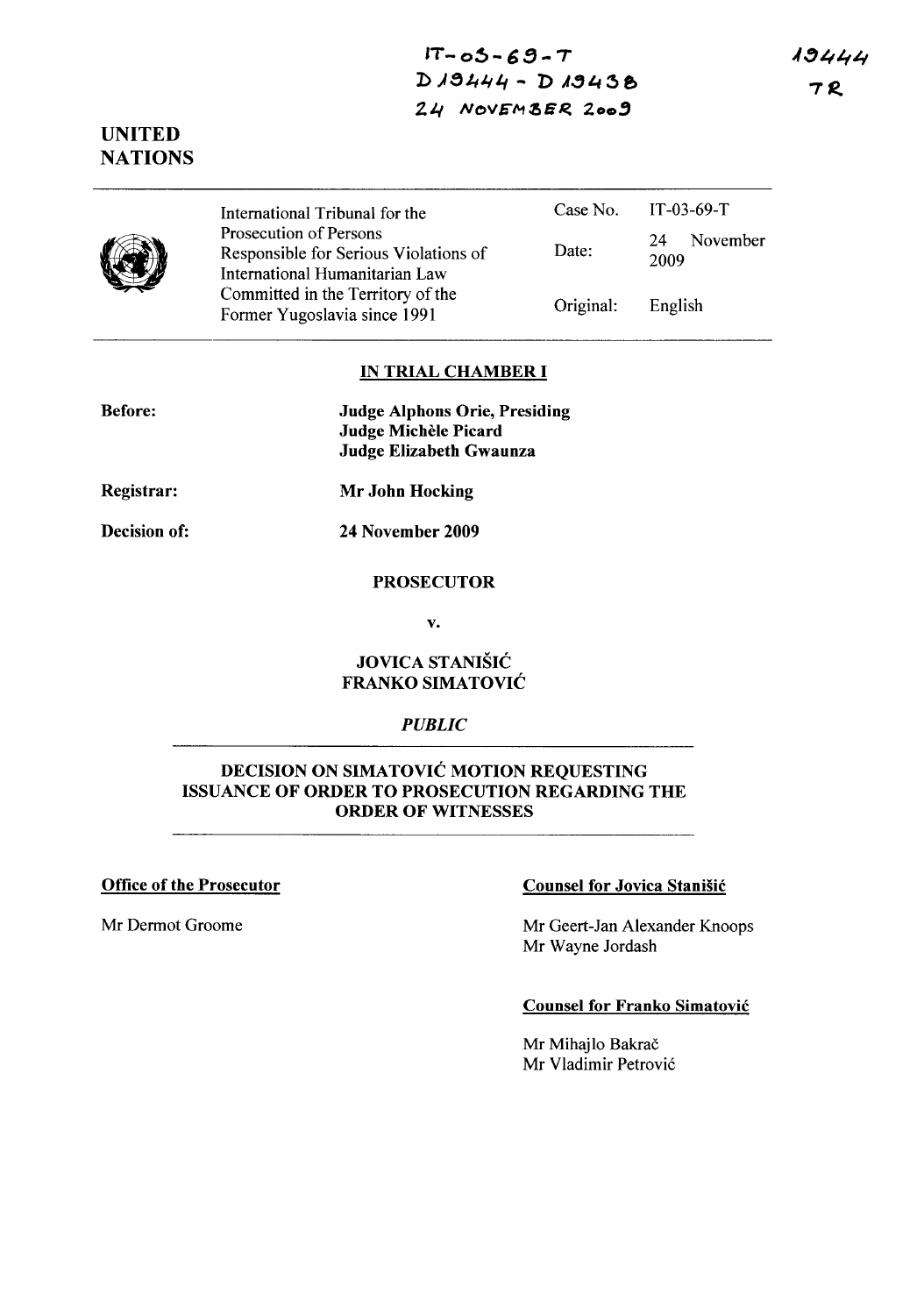#### I. PROCEDURAL HISTORY

l. On 13 November 2009, the Simatovic Defence filed a confidential "Defence Motion Requesting Issuance of Order to Prosecution Regarding the Order of Witnesses" ("Motion"), wherein it requested that the Chamber order the Prosecution i) to call Witnesses C-001 and JF-005 as well as other linkage witnesses at the earliest during March 2010 and ii) to amend its order of presentation of witnesses so that crime-base witnesses would be the first called until March  $2010<sup>1</sup>$ 

2. On 16 November 2009, the Prosecution filed a confidential "Prosecution Response to Simatovic Defence Motion Requesting Issuance of Order Regarding the Order of Witnesses" ("Response"), opposing the Motion?

3. On 17 November 2009, the Simatovic Defence filed a confidential "Defence Request for Leave to Reply to Prosecution Response" ("Reply Request").

4. On 19 November 2009, the Chamber informally communicated the outcome of the present decision to the parties.

#### 11. SUBMISSIONS

### A. Simatovic Defence

5. In the Motion, the Simatovic Defence argues that, having been assigned to the defence of Franko Simatovic ("Accused") on 11 September 2009, it is still "in a very early stage of its preparation for the continuation of the proceedings. The classification and analysis of the material, the defining of the defence strategy as well as all other aspects of the Defence preparation are in their rudimentary phase".<sup>3</sup> The Simatovic Defence submits that it has organised its preparations in view of the Prosecution's "publicly endorsed obligations" and of its interpretation of the Chamber's decisions relating to the order of witnesses.<sup>4</sup> The Simatovic Defence further argues that given the above, the volume of material, and the complexity of the case, it is unable to participate in hearings in which key Prosecution witnesses would be heard.<sup>5</sup> Calling linkage witnesses would therefore

Motion, paras 26-27.

 $\overline{2}$ Response, para. 1. On 16 November 2009, the Chamber had informally requested, given the urgency of the matter and pursuant to Rule 126 *his* of the Rules of Procedure and Evidence of the Tribunal ("Rules"), that the Prosecution file its response no later than 18 November 2009.

 $\overline{\mathbf{3}}$ Motion, para. 10.

Motion, para. 11.

<sup>5</sup> Motion, para. 12.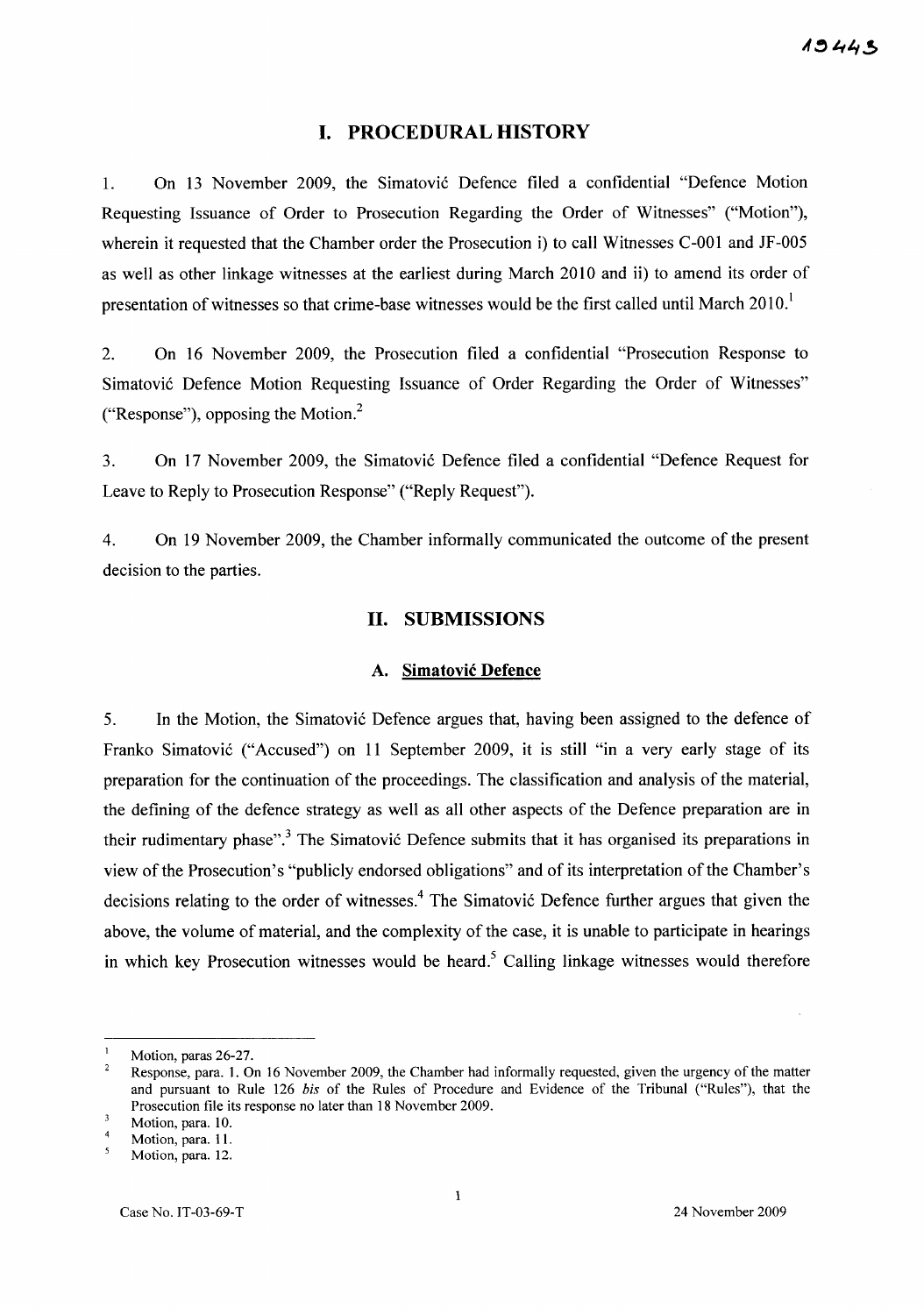cause "irreversible damage" to the Accused,<sup>6</sup> and would violate his right to prepare his defence guaranteed to him under Article 21 of the Statute of the Tribunal ("Statute").<sup>7</sup>

6. With regard to Witness C-001, the Simatović Defence submits that the Prosecution does not provide any reason or material to support its claim that the witness would not be able to testify in March 2010. In this respect, the Simatović Defence notes that Witness C-001 was not called when the trial had initially started in 2008 or when the proceedings commenced before this Chamber in 2009. In addition, in the Prosecution's submission, during Witness C-OOl 's testimony in the *Gotovina et al.* case in June 2009, no reference to this witness's poor health was made.<sup>8</sup> The Simatović Defence submits that the same reasoning applies to JF-005 and other linkage witnesses.<sup>9</sup>

#### B. Prosecution

7. In its Response, the Prosecution opposes the Motion on the basis that i) it lacks merit; ii) the Prosecution has already made significant changes to its witness schedule in order to accommodate the trial preparations of the Simatovi6 Defence; iii) the scheduling of witnesses falls within the discretion of the independent Office of the Prosecutor; and iv) additional changes to the witness schedule risk jeopardising the Prosecution's ability to prove its case.<sup>10</sup>

8. The Prosecution contends that the Motion includes incorrect allegations and misrepresentations in that

- 19 out of the first 30 witnesses in the Amended Consolidated Witness List dated 5 June 2009 were linkage witnesses; $^{11}$ 

- 4 out of the first 6 witnesses already called in these proceedings provided linkage evidence; $^{12}$ 

- in order to assist the Simatović Defence, in the revised witness list provided informally to both Defence teams on 4 November 2009, 20 out of 23 witnesses to be called before March 2010 will give crime-base evidence; $^{13}$ 

Motion, para. 23.

 $\bf 6$ Motion, para. 13.  $\overline{7}$ 

Motion, para. 25.  $\bf 8$ 

Motion, paras 17-2l.  $\mathbf{Q}$ 

 $10$  Response, para. 1.

 $\frac{11}{12}$  Response, para. 5. Response, para. 6.

<sup>13</sup> Response, paras 7-9.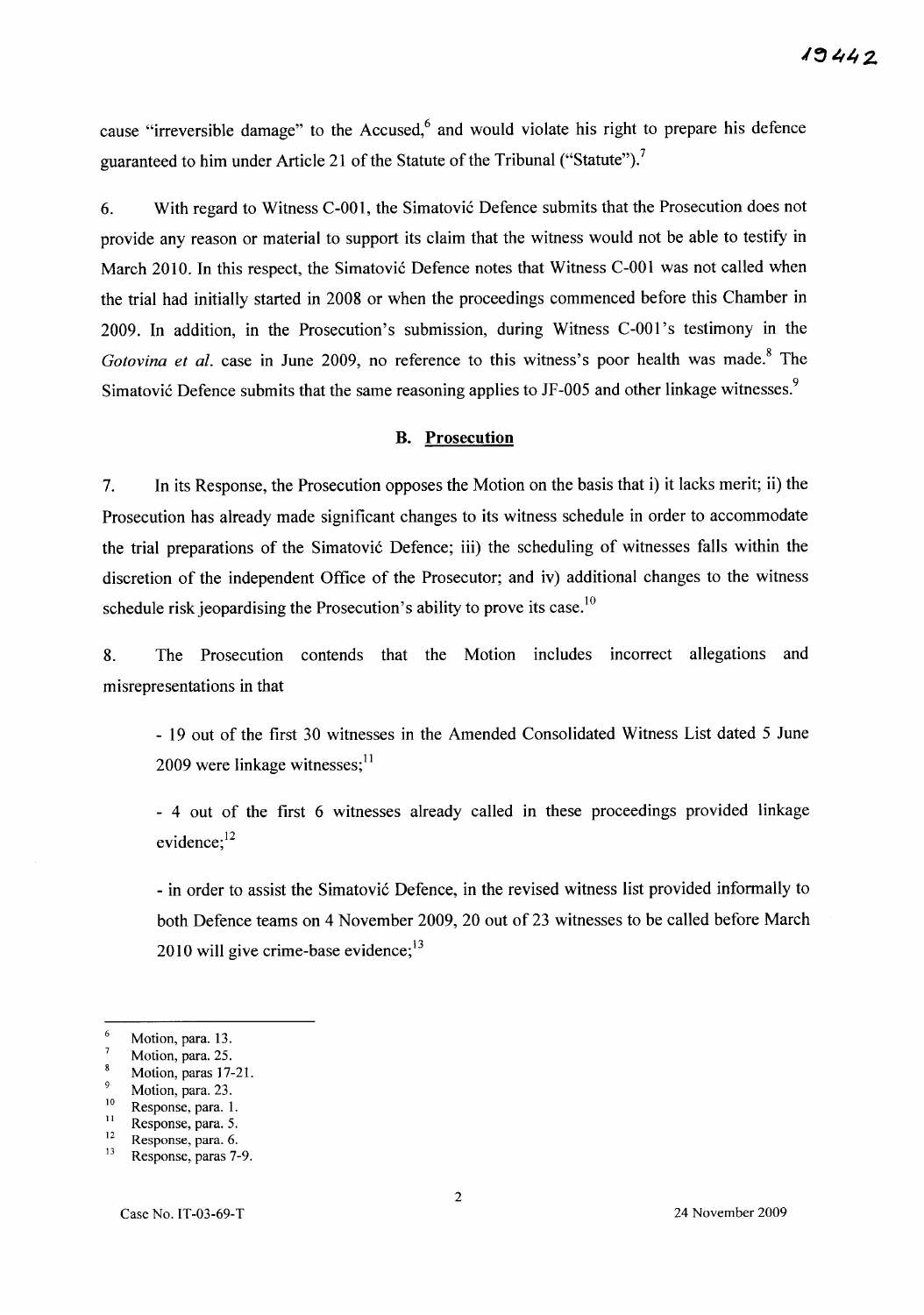- 2 out of the 3 witnesses who will provide linkage evidence before March 2010 will give evidence that is both crime-base and linkage; $^{14}$  and

- the Prosecution has made efforts to facilitate the work of the Simatović Defence by redisclosing case-related material.<sup>15</sup>

9. The Prosecution further submits that the scheduling of witnesses and presentation of the Prosecution's case falls within its discretion and that a Chamber should only intervene where a fundamental unfairness to an accused would ensue from the exercise of this discretion.<sup>16</sup> It argues that it has already done its utmost to be flexible and to accommodate the Simatović Defence by dramatically reducing the amount of linkage evidence before March 2010 to a minimum.<sup>17</sup>

10. The Prosecution holds that, due to their availability and/or health concerns, three linkage witnesses must be called before March 2010, failing which the Prosecution would risk not being able to present these witnesses at trial.<sup>18</sup> Such a consequence would be contrary to the fairness of trial enshrined in Article 20(1) of the Statute, which also applies to the Prosecution.<sup>19</sup>

11. With regard to material supporting claims that the health of Witness C-001 is poor, the Prosecution submits that it does not have to require any such medical information from the witness and that its representations to the Chamber and the Simatović Defence on this matter are sufficient.<sup>20</sup>

## **Ill. APPLICABLE LAW**

12. The Chamber has the duty to ensure that the trial proceedings are conducted fairly and expeditiously in accordance with Article 20 (1) of the Statute. More specifically, Article 21 (4) (b) of the Statute provides that an accused shall have "adequate time and facilities for the preparation of his defence".

<sup>14</sup> Response, para. 10.

<sup>&</sup>lt;sup>15</sup> Response, para. 21.

<sup>&</sup>lt;sup>16</sup> Response, para. 11.

<sup>17</sup> Response, para. 12.

<sup>18</sup> Response, para. 16.

<sup>19</sup> Response, paras 17-18.

<sup>20</sup> Response, para. 24.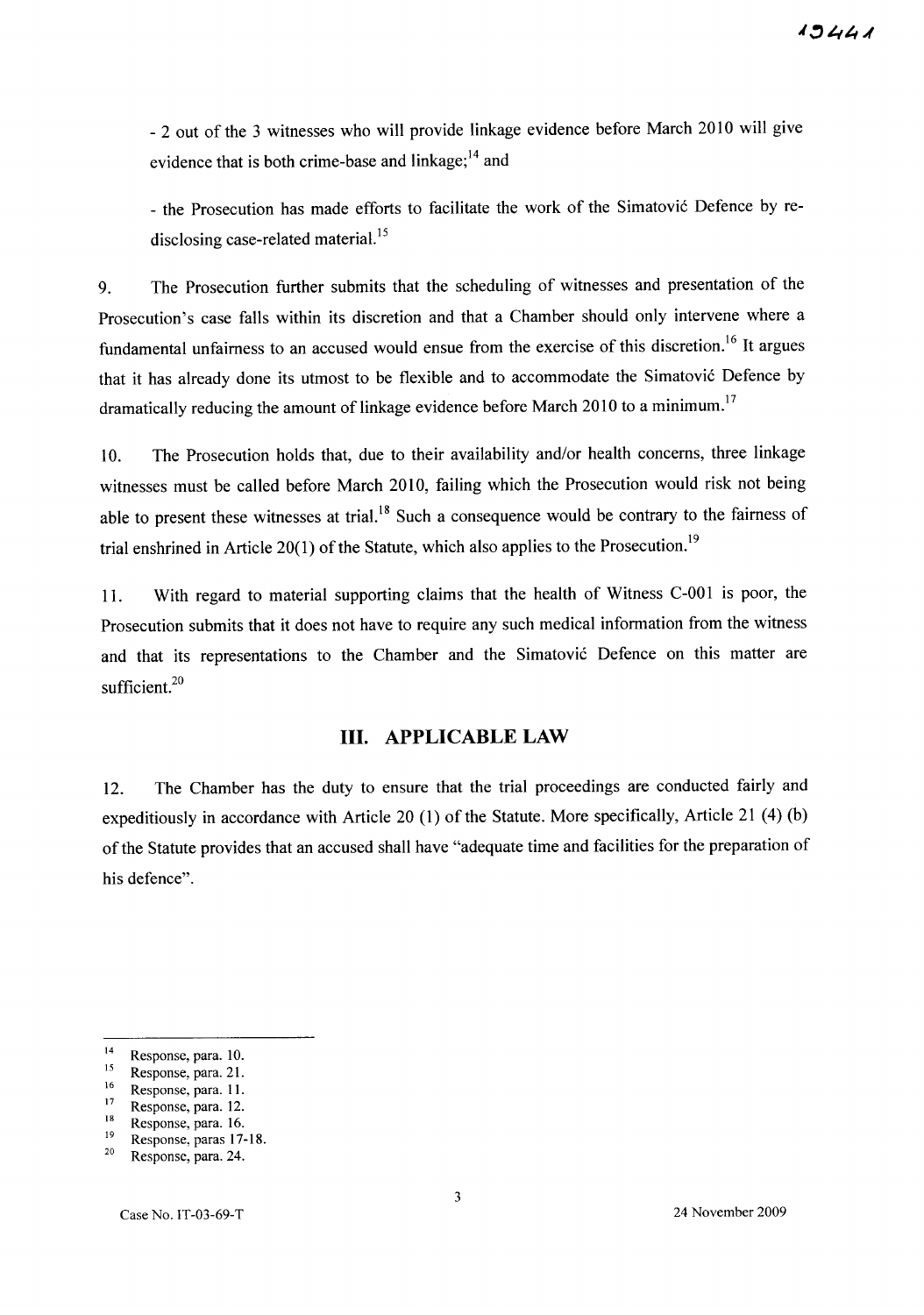13. Furthermore, under Rules 85 (A) and 90 (F) of the Rules of Procedure and Evidence of the Tribunal ("Rules"), the Chamber exercises control over the mode and order of interrogating witnesses and presenting evidence, including matters related to the order of calling witnesses.<sup>21</sup>

## **IV. DISCUSSION**

#### A. **Reply Request**

14. Having carefully examined the Motion and the Response, as well as the arguments proposed to be included in a prospective reply, the Chamber considers that such a reply is not necessary for a determination of the Motion. The Reply Request is therefore denied.

#### **B. Motion**

15. The Chamber would first wish to reemphasise that it is the Chamber that exercises control over the presentation of the evidence and the manner in which proceedings are conducted. For the present decision, the Chamber has balanced the rights of the Accused and the burden that the proposed scheduling would have on the recently composed Simatovic Defence against the Prosecution's duty to organise and present its case in the most appropriate manner, including by taking into account the health and the general situation of witnesses to be called.

16. In relation to the adequate time required by the Simatovic Defence to further prepare its case, the Chamber refers to its "Decision on Motion for Adjournment of Proceedings by the Simatović Defence" issued on 15 October 2009.<sup>22</sup> In that decision, the Chamber had carefully considered all circumstances related to the formation of a new Simatovic Defence team, the difficulties faced by the Simatovic Defence in obtaining case-related material, as well as the particular trial modalities and will not repeat them here.

17. The Chamber accepts that, because of the complexity of their evidence, preparing for the testimony of so-called linkage witnesses constitutes a heavier burden on the Simatovic Defence than preparing for the examination of crime-base witnesses. With regard to Witness C-OOl, the Chamber notes that, as a former "KOS" agent, he is scheduled to testify, *inter alia*, about the presence and the involvement of the Accused, and his co-accused, Jovica Stanisic, in the Krajina,

<sup>21</sup> See *Prosecutor* v. *Momcilo Krajisnik,* Case No. IT-00-39-T, Decision on Defence's Rule 74 *his* Motion: Amended Trial Schedule, 27 February 2006, para. 26; see also *Prosecutor* v. *Milan Milutinovic et aI.,* Case No. IT-05-87-T, Scheduling Order and Decision on Joint Defence Motion to Modify Trial Schedule for Trial Week beginning 25 September 2006, 15 September 2006, para. 3, referring to *Prosecutor* v. *Slobodan Milosevic,* Case No. IT-02- 54-AR73, Reasons for Refusal to Leave to Appeal from Decision to Impose Time Limits, 17 May 2002, para. 10.

<sup>&</sup>lt;sup>22</sup> Decision on Motion for Adjournment of Proceedings by the Simatovic Defence, 15 October 2009, paras 23-27.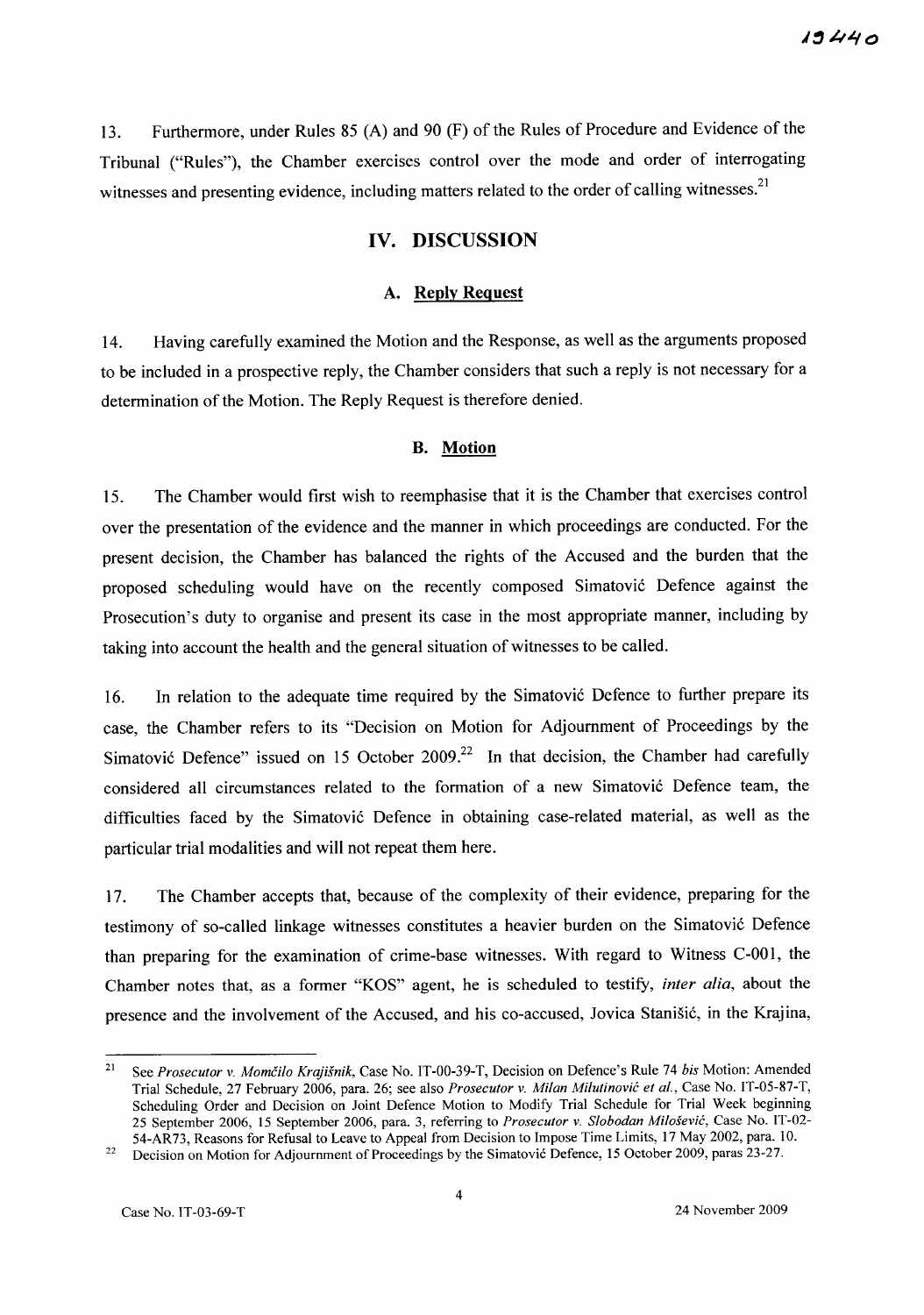the close relationship between Stanišić and the police in the Krajina, the structure of the Krajina police, including its state security department that was directly responsible to the state security of Serbia, as well as about the presence of the KOS and the Serbian DB in the RSK until August 1995 and their reporting procedure to Belgrade.<sup>23</sup>

18. The Chamber further finds that the Prosecution does not substantiate the submission that the health of Witness C-OOl necessitates that he be called immediately on 30 November 2009, or that health and availability concerns prevent Witnesses JF-005 from being called after the winter recess.

19. In order to prevent the risk of witnesses having to be recalled later in these proceedings and to ensure the full respect of the fair trial right of the Accused, who would bear an additional burden by Witnesses C-OOl and JF-005 being called before the winter recess, the Chamber considers that it is in the interests of justice and of ensuring that the presentation of the evidence is effective for the ascertainment of the truth that Witnesses C-OOl and JF-005 be called after the winter recess, at a date to be determined by the Prosecution and to be communicated to both defence teams and to the Chamber at the earliest possible time. The Chamber further considers that it is necessary that only those linkage witnesses already identified for this period by the Prosecution in its "Prosecution Updated Witness List" filed on 13 November 2009 ("Prosecution's Updated Witness List") be called before March 2010.

# v. **DISPOSITION**

20. For the foregoing reasons, pursuant to Articles 20 (1) and 20 (4) (b) of the Statute and to Rules 85(A), 90 (F), and 126 *his* of the Rules, the Chamber

DENIES the Reply Request,

GRANTS the Motion in part,

#### ORDERS that

i) no linkage witness, including Witnesses C-OOl and JF-005, be called before the winter recess scheduled in this case between 21 December 2009 and 18 January 2010; and

<sup>&</sup>lt;sup>23</sup> Prosecution List of Witnesses Pursuant to Rule 65 ter (E) (II), 2 April 2007, confidential, Witness Summaries, pp. 17-21.